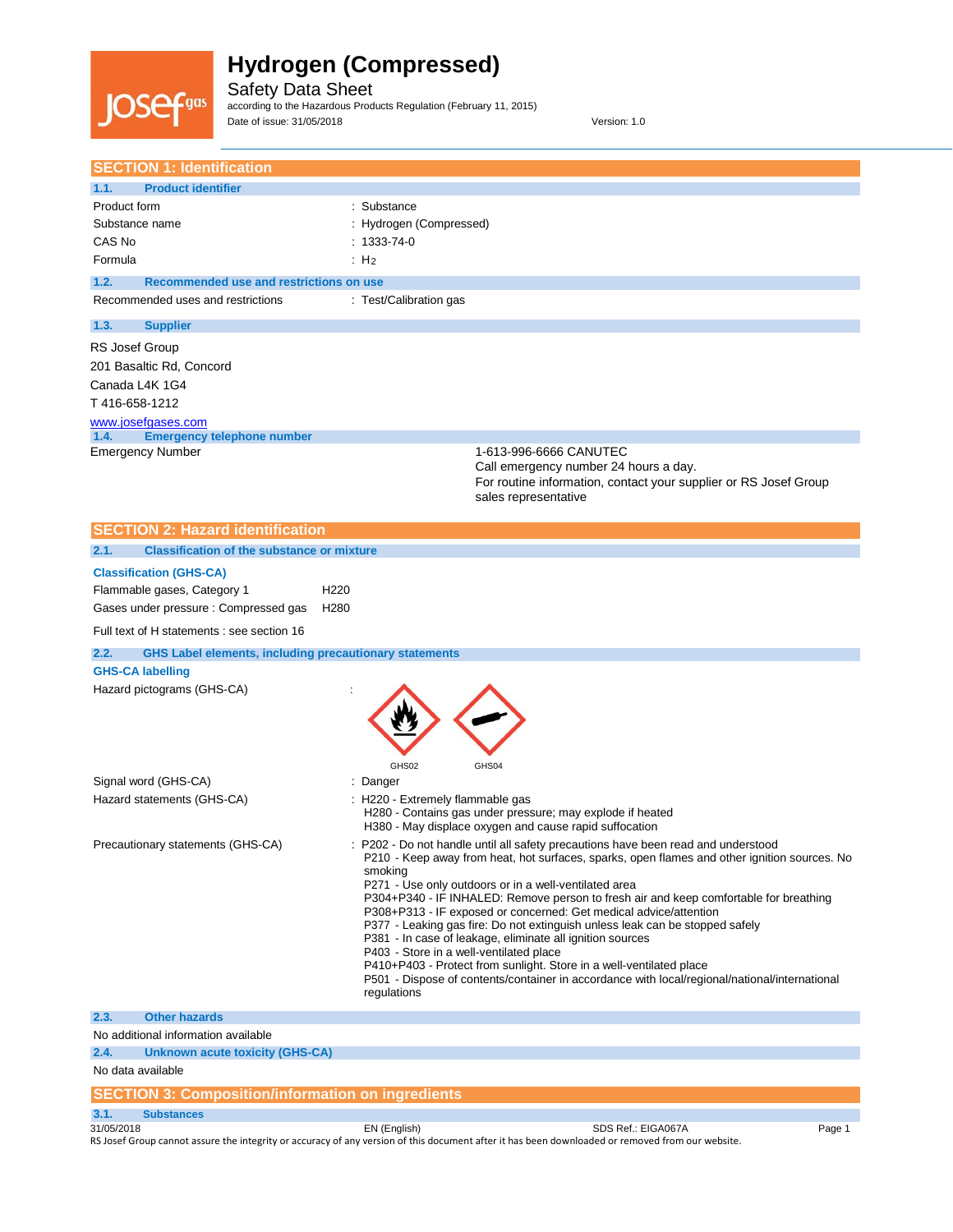Safety Data Sheet according to the Hazardous Products Regulation (February 11, 2015)

| <b>Name</b>           | <b>Product identifier</b> | $\frac{9}{6}$ | <b>Classification (GHS-CA)</b> |
|-----------------------|---------------------------|---------------|--------------------------------|
| Hydrogen (Compressed) | (CAS No) 1333-74-0        | >99           | Flam. Gas 1. H220              |
| (Main constituent)    |                           |               | Compressed gas, H280           |

#### Full text of H-statements: see section 16

| 3.2.<br><b>Mixtures</b>                                                 |                                                                                                                                    |
|-------------------------------------------------------------------------|------------------------------------------------------------------------------------------------------------------------------------|
| Not applicable                                                          |                                                                                                                                    |
| <b>SECTION 4: First-aid measures</b>                                    |                                                                                                                                    |
| <b>Description of first aid measures</b><br>4.1.                        |                                                                                                                                    |
| First-aid measures after inhalation                                     | : Remove victim to fresh air and keep at rest in a position comfortable for breathing. If you feel<br>unwell, seek medical advice. |
| First-aid measures after skin contact                                   | : Adverse effects not expected from this product.                                                                                  |
| First-aid measures after eye contact                                    | : Adverse effects not expected from this product.                                                                                  |
| First-aid measures after ingestion                                      | Ingestion is not considered a potential route of exposure.                                                                         |
| 4.2.<br>Most important symptoms and effects (acute and delayed)         |                                                                                                                                    |
| Symptoms/injuries after inhalation                                      | : May displace oxygen and cause rapid suffocation.                                                                                 |
| Symptoms/injuries after skin contact                                    | : Adverse effects not expected from this product.                                                                                  |
| Symptoms/injuries after eye contact                                     | : Adverse effects not expected from this product.                                                                                  |
| Symptoms/injuries after ingestion                                       | Ingestion is not considered a potential route of exposure.                                                                         |
| Symptoms/injuries upon intravenous<br>administration                    | : Not known.                                                                                                                       |
| Chronic symptoms                                                        | Adverse effects not expected from this product.                                                                                    |
| 4.3.<br>Immediate medical attention and special treatment, if necessary |                                                                                                                                    |
| Other medical advice or treatment                                       | : If you feel unwell, seek medical advice. If breathing is difficult, give oxygen.                                                 |

|                  | <b>SECTION 5: Fire-fighting measures</b>                                                                                                                                                                                                       |                                                                                                                                                                                                                                                              |
|------------------|------------------------------------------------------------------------------------------------------------------------------------------------------------------------------------------------------------------------------------------------|--------------------------------------------------------------------------------------------------------------------------------------------------------------------------------------------------------------------------------------------------------------|
| 5.1.             | Suitable extinguishing media                                                                                                                                                                                                                   |                                                                                                                                                                                                                                                              |
|                  | Suitable extinguishing media                                                                                                                                                                                                                   | : Use extinguishing media appropriate for surrounding fire.                                                                                                                                                                                                  |
| 5.2.             | Unsuitable extinguishing media                                                                                                                                                                                                                 |                                                                                                                                                                                                                                                              |
|                  | Unsuitable extinguishing media                                                                                                                                                                                                                 | : Do not use water jet to extinguish.                                                                                                                                                                                                                        |
| 5.3.             | Specific hazards arising from the hazardous product                                                                                                                                                                                            |                                                                                                                                                                                                                                                              |
| Fire hazard      |                                                                                                                                                                                                                                                | : This product is flammable.                                                                                                                                                                                                                                 |
| Explosion hazard |                                                                                                                                                                                                                                                | : Heat may build pressure, rupturing closed containers, spreading fire and increasing risk of<br>burns and injuries. May form flammable/explosive vapour-air mixture.                                                                                        |
| 5.4.             | Special protective equipment and precautions for fire-fighters                                                                                                                                                                                 |                                                                                                                                                                                                                                                              |
|                  | Firefighting instructions                                                                                                                                                                                                                      | : In case of fire: Evacuate area. Fight fire remotely due to the risk of explosion. Use water spray<br>or fog for cooling exposed containers. Exercise caution when fighting any chemical fire.<br>Exposure to fire may cause containers to rupture/explode. |
|                  | Protection during firefighting<br>Standard protective clothing and equipment (e.g., Self Contained Breathing Apparatus) for fire<br>fighters. Do not enter fire area without proper protective equipment, including respiratory<br>protection. |                                                                                                                                                                                                                                                              |
|                  | <b>SECTION 6: Accidental release measures</b>                                                                                                                                                                                                  |                                                                                                                                                                                                                                                              |
| 6.1.             | Personal precautions, protective equipment and emergency procedures                                                                                                                                                                            |                                                                                                                                                                                                                                                              |
|                  | General measures                                                                                                                                                                                                                               | : Ensure adequate ventilation.                                                                                                                                                                                                                               |
|                  | Personal Precautions, Protective Equipment                                                                                                                                                                                                     | : EVACUATE ALL PERSONNEL FROM AFFECTED AREA. Use appropriate protective                                                                                                                                                                                      |

|                 |                                                       | If leak is on a container or container valve contact RS Josef Group.                                     |
|-----------------|-------------------------------------------------------|----------------------------------------------------------------------------------------------------------|
| 6.2.            | Methods and materials for containment and cleaning up |                                                                                                          |
| For containment |                                                       | : Try to stop release if without risk.                                                                   |
|                 | Methods for cleaning up                               | : Dispose of contents/container in accordance with local/regional/national/international<br>regulations. |

and Emergency Procedures equipment. If leak is on user's equipment, be certain to purge piping before attempting repairs.

#### **6.3. Reference to other sections**

For further information refer to section 8: "Exposure controls/personal protection"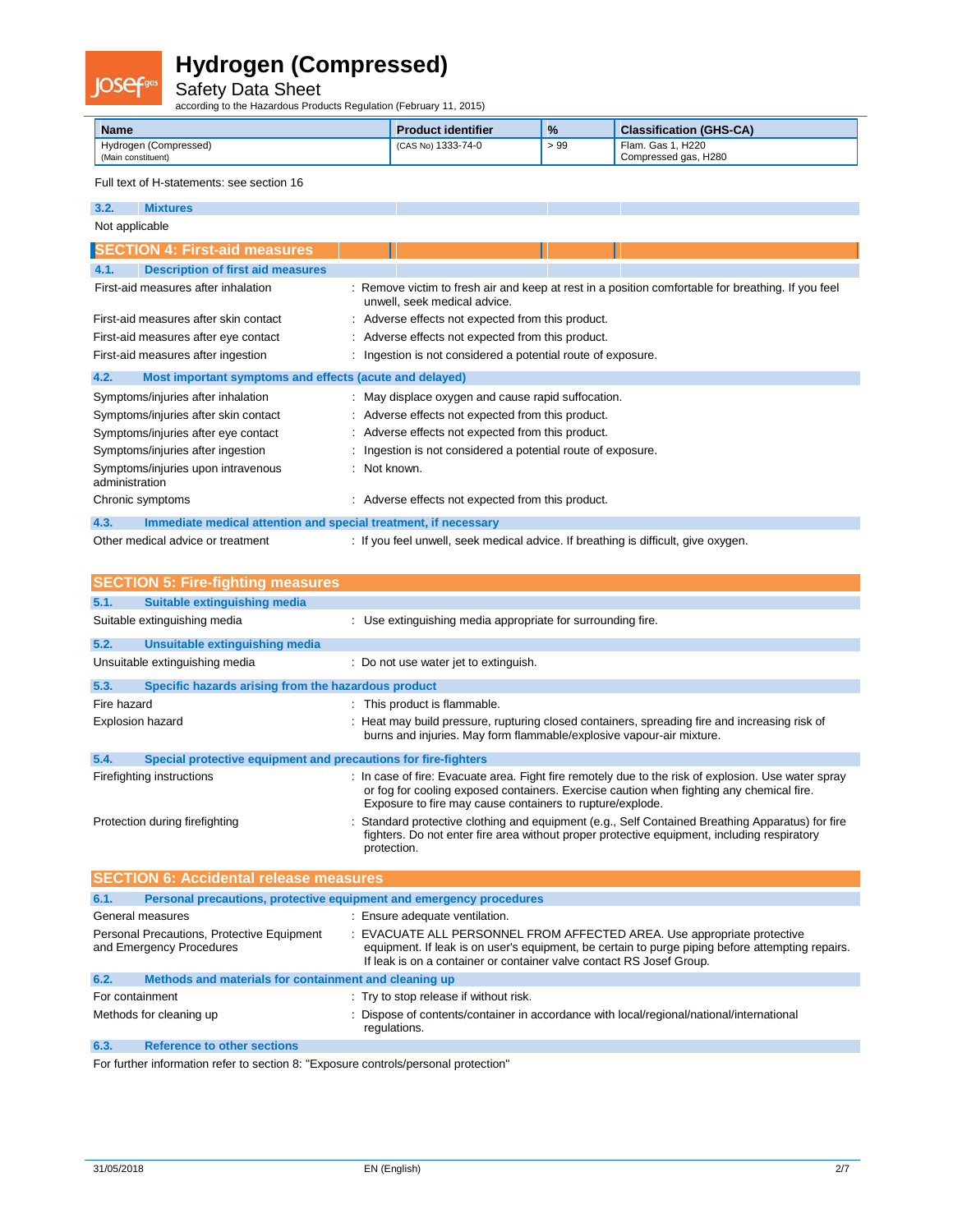lose

Safety Data Sheet according to the Hazardous Products Regulation (February 11, 2015)

| <b>SECTION 7: Handling and storage</b>                               |                                                                                                                                                                                                                                                                                             |
|----------------------------------------------------------------------|---------------------------------------------------------------------------------------------------------------------------------------------------------------------------------------------------------------------------------------------------------------------------------------------|
| <b>Precautions for safe handling</b><br>7.1.                         |                                                                                                                                                                                                                                                                                             |
| Precautions for safe handling                                        | : Do not handle until all safety precautions have been read and understood. Use only outdoors or<br>in a well-ventilated area. Keep away from heat/sparks/open flames/hot surfaces. - No smoking.<br>Use only non-sparking tools.                                                           |
| Hygiene measures                                                     | : Do not eat, drink or smoke when using this product.                                                                                                                                                                                                                                       |
| Additional hazards when processed                                    | Pressurized container: Do not pierce or burn, even after use. Use only with equipment rated for<br>cylinder pressure. Close valve after each use and when empty. Handle empty containers with<br>care because residual vapours are flammable. In use may form flammable vapour-air mixture. |
| 7.2.<br>Conditions for safe storage, including any incompatibilities |                                                                                                                                                                                                                                                                                             |
| <b>Technical measures</b>                                            | : Comply with applicable regulations. Proper grounding procedures to avoid static electricity<br>should be followed.                                                                                                                                                                        |
|                                                                      |                                                                                                                                                                                                                                                                                             |
| Storage conditions                                                   | Do not expose to temperatures exceeding 52 °C/ 125 °F. Keep container closed when not in<br>use. Protect cylinders from physical damage; do not drag, roll, slide or drop. Store in well<br>ventilated area.                                                                                |
| Incompatible products                                                | : None known.                                                                                                                                                                                                                                                                               |

| <b>SECTION 8: Exposure controls/personal protection</b>              |                                                                                                                                                                                                                                                                                                                                                    |  |  |
|----------------------------------------------------------------------|----------------------------------------------------------------------------------------------------------------------------------------------------------------------------------------------------------------------------------------------------------------------------------------------------------------------------------------------------|--|--|
| 8.1.<br><b>Control parameters</b>                                    |                                                                                                                                                                                                                                                                                                                                                    |  |  |
| No additional information available                                  |                                                                                                                                                                                                                                                                                                                                                    |  |  |
| <b>Appropriate engineering controls</b><br>8.2.                      |                                                                                                                                                                                                                                                                                                                                                    |  |  |
| Appropriate engineering controls                                     | : Ensure exposure is below occupational exposure limits (where available). Provide adequate<br>general and local exhaust ventilation. Systems under pressure should be regularly checked for<br>leakages. Oxygen detectors should be used when asphyxiating gases may be released.<br>Consider work permit system e.g. for maintenance activities. |  |  |
| 8.3.<br>Individual protection measures/Personal protective equipment |                                                                                                                                                                                                                                                                                                                                                    |  |  |
| Personal protective equipment                                        | : Gloves. Safety glasses. Protective clothing. Safety shoes.                                                                                                                                                                                                                                                                                       |  |  |
|                                                                      |                                                                                                                                                                                                                                                                                                                                                    |  |  |
| Hand protection                                                      | : Wear working gloves when handling gas containers.                                                                                                                                                                                                                                                                                                |  |  |
| Eye protection                                                       | : Wear safety glasses with side shields.                                                                                                                                                                                                                                                                                                           |  |  |
| Skin and body protection                                             | : Wear suitable protective clothing, e.g. lab coats, coveralls or flame resistant clothing.                                                                                                                                                                                                                                                        |  |  |
| Respiratory protection                                               | : None necessary during routine operations. See Sections 5 & 6.                                                                                                                                                                                                                                                                                    |  |  |
| Thermal hazard protection                                            | : None necessary during routine operations.                                                                                                                                                                                                                                                                                                        |  |  |
| Environmental exposure controls                                      | : Refer to local regulations for restriction of emissions to the atmosphere. See section 13 for<br>specific methods for waste gas treatment.                                                                                                                                                                                                       |  |  |
| Other information                                                    | : Wear safety shoes while handling containers.                                                                                                                                                                                                                                                                                                     |  |  |
| <b>SECTION 9: Physical and chemical properties</b>                   |                                                                                                                                                                                                                                                                                                                                                    |  |  |
| Information on basic physical and chemical properties<br>9.1.        |                                                                                                                                                                                                                                                                                                                                                    |  |  |
| Physical state                                                       | Gas                                                                                                                                                                                                                                                                                                                                                |  |  |
| Appearance                                                           | Colorless gas.                                                                                                                                                                                                                                                                                                                                     |  |  |
| Molecular mass                                                       | 2.0159 g/mol                                                                                                                                                                                                                                                                                                                                       |  |  |
| Colour                                                               | Colourless.                                                                                                                                                                                                                                                                                                                                        |  |  |
| Odour                                                                | Odourless.                                                                                                                                                                                                                                                                                                                                         |  |  |
| Odour threshold                                                      | No data available                                                                                                                                                                                                                                                                                                                                  |  |  |
| pH                                                                   | Not applicable.                                                                                                                                                                                                                                                                                                                                    |  |  |
| pH solution                                                          | No data available                                                                                                                                                                                                                                                                                                                                  |  |  |
| Relative evaporation rate (butylacetate=1)                           | No data available                                                                                                                                                                                                                                                                                                                                  |  |  |
| Relative evaporation rate (ether=1)                                  | : Not applicable for gases and gas mixtures.                                                                                                                                                                                                                                                                                                       |  |  |
| Melting point                                                        | $-259 °C$                                                                                                                                                                                                                                                                                                                                          |  |  |
| Freezing point                                                       | $-259 °C$                                                                                                                                                                                                                                                                                                                                          |  |  |
| Boiling point                                                        | -251.75 °C                                                                                                                                                                                                                                                                                                                                         |  |  |

Flash point **Flash point** : Not applicable for gases and gas mixtures.

Critical temperature  $\qquad \qquad$  : -238.95 °C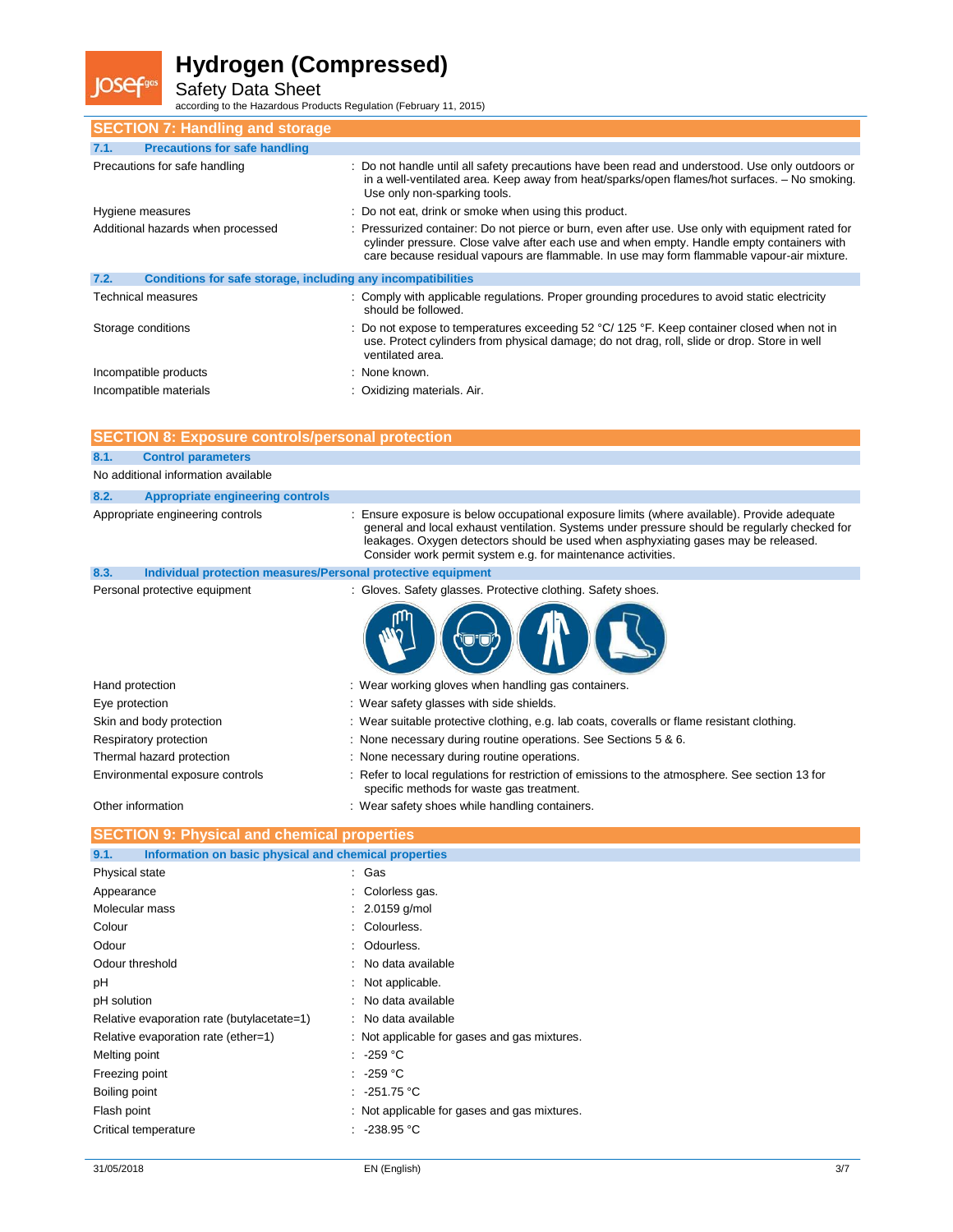**JOSef**gas

Safety Data Sheet according to the Hazardous Products Regulation (February 11, 2015)

| Auto-ignition temperature                       | : 560 $°C$                                                                      |
|-------------------------------------------------|---------------------------------------------------------------------------------|
| Decomposition temperature                       | : No data available                                                             |
| Flammability (solid, gas)                       | $:$ See Section 2.1 and 2.2                                                     |
| Vapour pressure                                 | 6894688.342 mbar                                                                |
| Vapour pressure at 50 °C                        | No data available                                                               |
| Critical pressure                               | : 1293 kPa                                                                      |
| Relative vapour density at 20 °C                | : 0.07                                                                          |
| Relative density                                | : 0.07                                                                          |
| Relative density of saturated gas/air mixture   | : No data available                                                             |
| Density                                         | : No data available                                                             |
| Relative gas density                            | Lighter than air                                                                |
| Solubility                                      | : Water: 1.6 mg/l                                                               |
| Log Pow                                         | : Not applicable for inorganic gases.                                           |
| Log Kow                                         | : No data available                                                             |
| Viscosity, kinematic                            | : No data available                                                             |
| Viscosity, kinematic (calculated value) (40 °C) | : N o data available                                                            |
| Explosive properties                            | : Without adequate ventilation formation of explosive mixtures may be possible. |
| Oxidising properties                            | : None.                                                                         |
| <b>Explosive limits</b>                         | : No data available                                                             |
| Lower explosive limit (LEL)                     | No data available                                                               |
| Upper explosive limit (UEL)                     | : No data available                                                             |
| <b>Other information</b><br>9.2.                |                                                                                 |

| <b>SECTION 10: Stability and reactivity</b> |                                                                                                          |
|---------------------------------------------|----------------------------------------------------------------------------------------------------------|
| 10.1.<br><b>Reactivity</b>                  |                                                                                                          |
| Reactivity                                  | : None known.                                                                                            |
| Chemical stability                          | : Stable under normal conditions.                                                                        |
| Possibility of hazardous reactions          | : Can form explosive mixture with air.                                                                   |
| Conditions to avoid                         | : None under recommended storage and handling conditions (see section 7).                                |
| Incompatible materials                      | : Oxidizing materials. Air.                                                                              |
| Hazardous decomposition products            | : Under normal conditions of storage and use hazardous decomposition products should not be<br>produced. |

### **SECTION 11: Toxicological information**

Gas group **compressed gas** : Compressed gas

| 11.1.<br>Information on toxicological effects |                                   |
|-----------------------------------------------|-----------------------------------|
| Acute toxicity (oral)                         | : Not classified                  |
| Acute toxicity (dermal)                       | : Not classified                  |
| Acute toxicity (inhalation)                   | : Inhalation:gas: Not classified. |

| Hydrogen (Compressed) (\f )1333-74-0 |                         |
|--------------------------------------|-------------------------|
| LC50 inhalation rat (ppm)            | 820000 ppm/4h           |
| ATE CA (gases)                       | 820000.00000000 ppmy/4h |

| Skin corrosion/irritation                             | · Not classified    |
|-------------------------------------------------------|---------------------|
|                                                       | pH: Not applicable. |
| Serious eye damage/irritation                         | : Not classified    |
|                                                       | pH: Not applicable. |
| Respiratory or skin sensitization                     | : Not classified    |
| Germ cell mutagenicity                                | Not classified      |
| Carcinogenicity                                       | : Not classified    |
| Reproductive toxicity                                 | Not classified      |
| Specific target organ toxicity (single exposure)      | Not classified      |
| Specific target organ toxicity (repeated<br>exposure) | : Not classified    |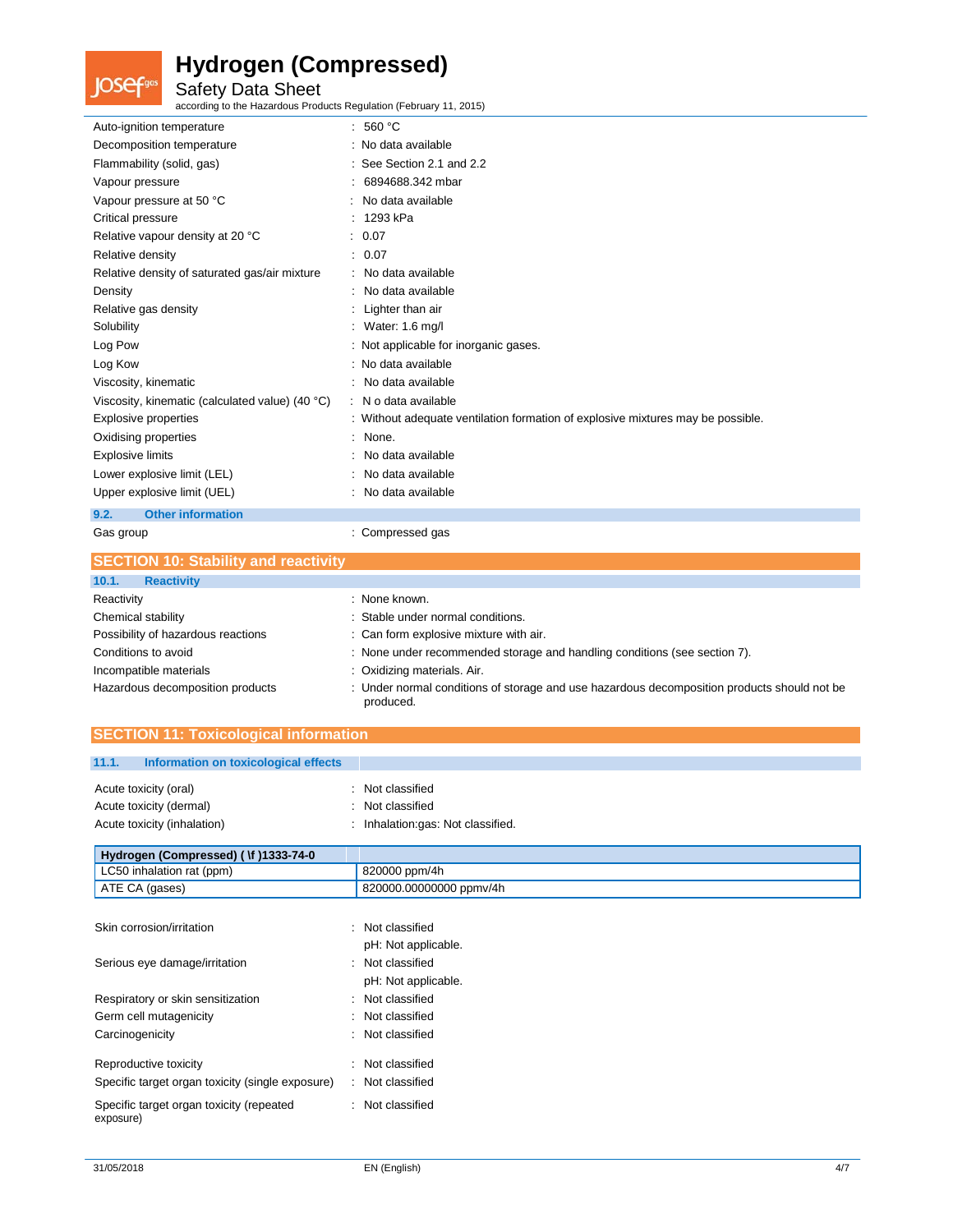

Safety Data Sheet according to the Hazardous Products Regulation (February 11, 2015)

Aspiration hazard in the set of the set of the Spiration hazard in the set of the set of the set of the set of the set of the set of the set of the set of the set of the set of the set of the set of the set of the set of t

| <b>SECTION 12: Ecological information</b>                                                  |                                                                                                                                                                                                                                                                                                                                                                                                             |
|--------------------------------------------------------------------------------------------|-------------------------------------------------------------------------------------------------------------------------------------------------------------------------------------------------------------------------------------------------------------------------------------------------------------------------------------------------------------------------------------------------------------|
| 12.1.<br><b>Toxicity</b>                                                                   |                                                                                                                                                                                                                                                                                                                                                                                                             |
| Ecology - general                                                                          | : No ecological damage caused by this product.                                                                                                                                                                                                                                                                                                                                                              |
| 12.2.<br><b>Persistence and degradability</b>                                              |                                                                                                                                                                                                                                                                                                                                                                                                             |
| Hydrogen (Compressed) (1333-74-0)                                                          |                                                                                                                                                                                                                                                                                                                                                                                                             |
| Persistence and degradability                                                              | No ecological damage caused by this product.                                                                                                                                                                                                                                                                                                                                                                |
| 12.3.<br><b>Bioaccumulative potential</b>                                                  |                                                                                                                                                                                                                                                                                                                                                                                                             |
| Hydrogen (Compressed) (1333-74-0)                                                          |                                                                                                                                                                                                                                                                                                                                                                                                             |
| BCF fish 1                                                                                 | (no bioaccumulation expected)                                                                                                                                                                                                                                                                                                                                                                               |
| Log Pow                                                                                    | Not applicable for inorganic gases.                                                                                                                                                                                                                                                                                                                                                                         |
| Bioaccumulative potential                                                                  | No ecological damage caused by this product.                                                                                                                                                                                                                                                                                                                                                                |
| 12.4.<br><b>Mobility in soil</b>                                                           |                                                                                                                                                                                                                                                                                                                                                                                                             |
| Hydrogen (Compressed) (1333-74-0)                                                          |                                                                                                                                                                                                                                                                                                                                                                                                             |
| Log Pow                                                                                    | Not applicable for inorganic gases.                                                                                                                                                                                                                                                                                                                                                                         |
| Ecology - soil                                                                             | No ecological damage caused by this product.                                                                                                                                                                                                                                                                                                                                                                |
| 12.5.<br><b>Other adverse effects</b>                                                      |                                                                                                                                                                                                                                                                                                                                                                                                             |
| No additional information available                                                        |                                                                                                                                                                                                                                                                                                                                                                                                             |
| <b>SECTION 13: Disposal considerations</b>                                                 |                                                                                                                                                                                                                                                                                                                                                                                                             |
| 13.1.<br><b>Disposal methods</b>                                                           |                                                                                                                                                                                                                                                                                                                                                                                                             |
| Waste treatment methods                                                                    | : Contact supplier if guidance is required. Do not discharge into any place where its<br>accumulation could be dangerous. Ensure that the emission levels from local regulations or<br>operating permits are not exceeded. Waste gas should be flared through a suitable burner with<br>flash back arrestor. Do not discharge into areas where there is a risk of forming an explosive<br>mixture with air. |
| Waste disposal recommendations                                                             | Refer to the CGA Pamphlet P-63 "Disposal of Gases" available at www.cganet.com for<br>more guidance on suitable disposal methods.                                                                                                                                                                                                                                                                           |
|                                                                                            |                                                                                                                                                                                                                                                                                                                                                                                                             |
|                                                                                            |                                                                                                                                                                                                                                                                                                                                                                                                             |
| <b>SECTION 14: Transport information</b>                                                   |                                                                                                                                                                                                                                                                                                                                                                                                             |
| 14.1.<br><b>Basic shipping description</b><br>In accordance with TDG                       |                                                                                                                                                                                                                                                                                                                                                                                                             |
| <b>Transportation of Dangerous Goods</b>                                                   |                                                                                                                                                                                                                                                                                                                                                                                                             |
|                                                                                            |                                                                                                                                                                                                                                                                                                                                                                                                             |
| UN-No. (TDG)                                                                               | : $UN1049$                                                                                                                                                                                                                                                                                                                                                                                                  |
| <b>TDG Primary Hazard Classes</b>                                                          | : 2.1 - Class 2.1 - Flammable Gas.                                                                                                                                                                                                                                                                                                                                                                          |
| <b>Transport Document Description</b>                                                      | : UN1049 HYDROGEN, COMPRESSED, 2.1                                                                                                                                                                                                                                                                                                                                                                          |
| Proper Shipping Name                                                                       | : HYDROGEN, COMPRESSED                                                                                                                                                                                                                                                                                                                                                                                      |
| Hazard labels (TDG)                                                                        | : 2.1 - Flammable gases                                                                                                                                                                                                                                                                                                                                                                                     |
|                                                                                            |                                                                                                                                                                                                                                                                                                                                                                                                             |
| <b>ERAP Index</b>                                                                          | : 3000                                                                                                                                                                                                                                                                                                                                                                                                      |
| Explosive Limit and Limited Quantity Index                                                 | 0.125L                                                                                                                                                                                                                                                                                                                                                                                                      |
| Passenger Carrying Ship Index                                                              | Forbidden                                                                                                                                                                                                                                                                                                                                                                                                   |
| Excepted quantities (TDG)                                                                  | E <sub>0</sub><br>÷                                                                                                                                                                                                                                                                                                                                                                                         |
| Passenger Carrying Road Vehicle or Passenger : Forbidden<br>Carrying Railway Vehicle Index |                                                                                                                                                                                                                                                                                                                                                                                                             |
| 14.2.<br><b>Transport information/DOT - USA</b>                                            |                                                                                                                                                                                                                                                                                                                                                                                                             |
| <b>Department of Transport</b>                                                             |                                                                                                                                                                                                                                                                                                                                                                                                             |
| DOT NA no.                                                                                 | : UN1049                                                                                                                                                                                                                                                                                                                                                                                                    |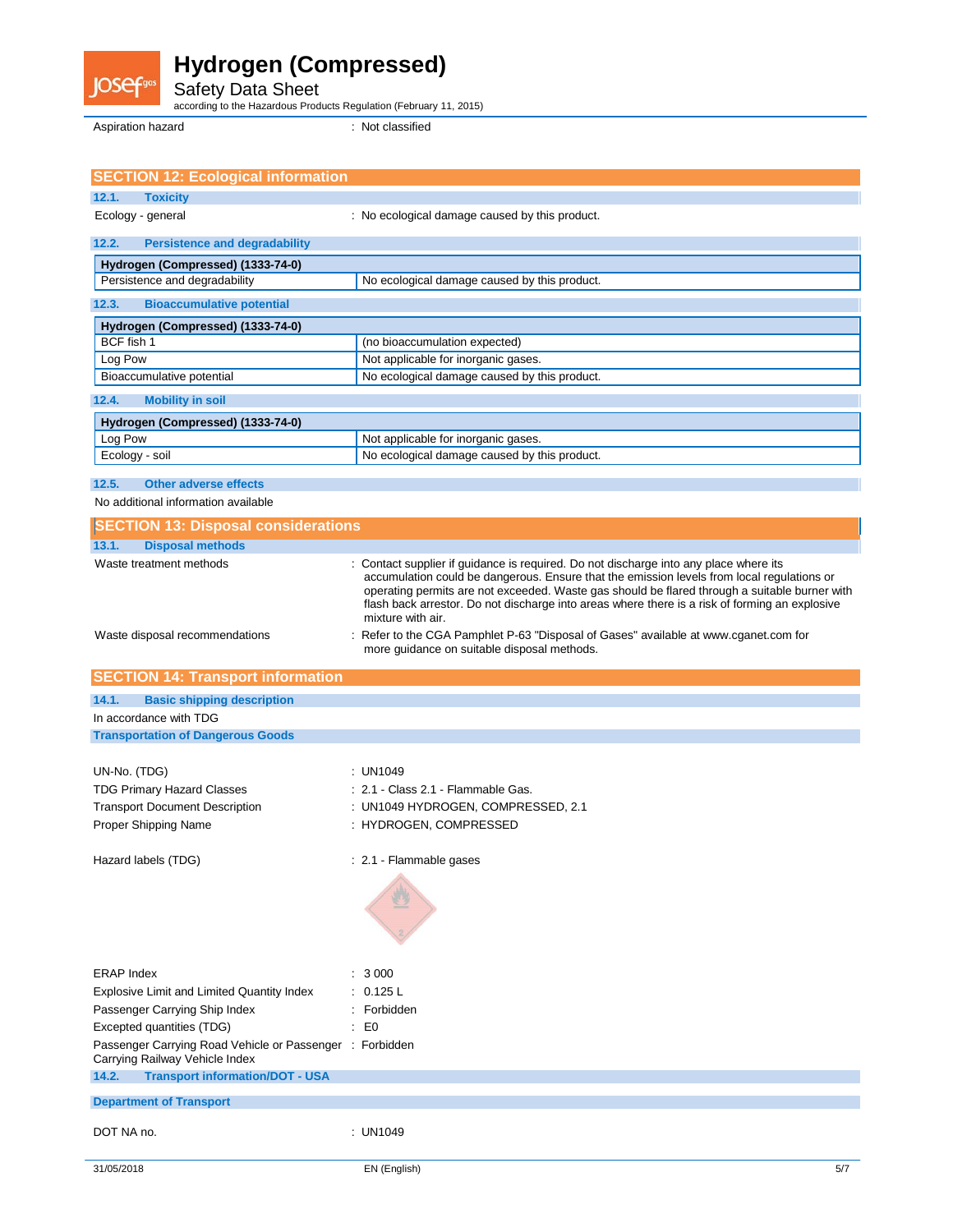**IOSef**gas

Safety Data Sheet according to the Hazardous Products Regulation (February 11, 2015)

| UN-No.(DOT)                                                                     | : 1049                                                                                                                                                                                                                                                                                                                                                                                                                                                                                                                                                                                     |
|---------------------------------------------------------------------------------|--------------------------------------------------------------------------------------------------------------------------------------------------------------------------------------------------------------------------------------------------------------------------------------------------------------------------------------------------------------------------------------------------------------------------------------------------------------------------------------------------------------------------------------------------------------------------------------------|
| <b>Transport Document Description</b>                                           | : UN1049 Hydrogen, compressed, 2.1                                                                                                                                                                                                                                                                                                                                                                                                                                                                                                                                                         |
| Proper Shipping Name (DOT)                                                      | : Hydrogen, compressed                                                                                                                                                                                                                                                                                                                                                                                                                                                                                                                                                                     |
| Contains Statement Field Selection (DOT)                                        | : DOT_TECHNICAL - Proper Shipping Name - Technical (DOT)                                                                                                                                                                                                                                                                                                                                                                                                                                                                                                                                   |
| Class (DOT)                                                                     | : 2.1 - Class 2.1 - Flammable gas 49 CFR 173.115                                                                                                                                                                                                                                                                                                                                                                                                                                                                                                                                           |
| Division (DOT)                                                                  | : 2.1                                                                                                                                                                                                                                                                                                                                                                                                                                                                                                                                                                                      |
| Hazard labels (DOT)                                                             | : 2.1 - Flammable gas                                                                                                                                                                                                                                                                                                                                                                                                                                                                                                                                                                      |
|                                                                                 |                                                                                                                                                                                                                                                                                                                                                                                                                                                                                                                                                                                            |
| Dangerous for the environment                                                   | : No                                                                                                                                                                                                                                                                                                                                                                                                                                                                                                                                                                                       |
| DOT Special Provisions (49 CFR 172.102)                                         | : N89 - When steel UN pressure receptacles are used, only those bearing the "H" mark are<br>authorized                                                                                                                                                                                                                                                                                                                                                                                                                                                                                     |
| DOT Packaging Exceptions (49 CFR 173.xxx)                                       | : 306                                                                                                                                                                                                                                                                                                                                                                                                                                                                                                                                                                                      |
| DOT Packaging Non Bulk (49 CFR 173.xxx)                                         | : 302                                                                                                                                                                                                                                                                                                                                                                                                                                                                                                                                                                                      |
| DOT Packaging Bulk (49 CFR 173.xxx)                                             | : 302;314                                                                                                                                                                                                                                                                                                                                                                                                                                                                                                                                                                                  |
| DOT Quantity Limitations Passenger aircraft/rail : Forbidden<br>(49 CFR 173.27) |                                                                                                                                                                                                                                                                                                                                                                                                                                                                                                                                                                                            |
| DOT Quantity Limitations Cargo aircraft only (49 : 150 kg)<br>CFR 175.75)       |                                                                                                                                                                                                                                                                                                                                                                                                                                                                                                                                                                                            |
| DOT Vessel Stowage Location                                                     | : E - The material may be stowed "on deck" or "under deck" on a cargovessel and on a<br>passenger vessel carrying a number of passengers limited to not more than the larger of 25<br>passengers, or one passenger per each 3 m of overall vessel length, but is prohibited from<br>carriage on passenger vessels in which the limiting number of passengers is exceeded                                                                                                                                                                                                                   |
| DOT Vessel Stowage Other                                                        | : 40 - Stow "clear of lingv quarters", 57 - Stow "separated from" chlorine                                                                                                                                                                                                                                                                                                                                                                                                                                                                                                                 |
| Emergency Response Guide (ERG) Number                                           | : 115 (UN1049)                                                                                                                                                                                                                                                                                                                                                                                                                                                                                                                                                                             |
| Special transport precautions                                                   | : Avoid transport on vehicles where the load space is not separated from the driver's<br>compartment. Ensure vehicle driver is aware of the potential hazards of the load and knows<br>what to do in the event of an accident or an emergency. Before transporting product containers:<br>- Ensure there is adequate ventilation. - Ensure that containers are firmly secured. - Ensure<br>cylinder valve is closed and not leaking. - Ensure valve outlet cap nut or plug (where provided)<br>is correctly fitted. - Ensure valve protection device (where provided) is correctly fitted. |
| Other information                                                               | : No supplementary information available.                                                                                                                                                                                                                                                                                                                                                                                                                                                                                                                                                  |
| 14.3.<br>Air and sea transport                                                  |                                                                                                                                                                                                                                                                                                                                                                                                                                                                                                                                                                                            |
| <b>IMDG</b>                                                                     |                                                                                                                                                                                                                                                                                                                                                                                                                                                                                                                                                                                            |
| UN-No. (IMDG)                                                                   | : 1049                                                                                                                                                                                                                                                                                                                                                                                                                                                                                                                                                                                     |
| Class (IMDG)                                                                    | 2 - Gases                                                                                                                                                                                                                                                                                                                                                                                                                                                                                                                                                                                  |
| MFAG-No                                                                         | : 115                                                                                                                                                                                                                                                                                                                                                                                                                                                                                                                                                                                      |
| Ship Safety Act                                                                 | : Gases under pressure/Gases flammable under pressure(Dangerous Goods Notification<br>Schedule first second and third Article Dangerous Goods Regulations)                                                                                                                                                                                                                                                                                                                                                                                                                                 |
| Port Regulation Law                                                             | : Hazardous materials/High pressure gas (Article 21, Paragraph 2 of Law, Article 12 rule, notice<br>attached table that defines the type of dangerous goods)                                                                                                                                                                                                                                                                                                                                                                                                                               |
| <b>IATA</b>                                                                     |                                                                                                                                                                                                                                                                                                                                                                                                                                                                                                                                                                                            |
| UN-No. (IATA)                                                                   | : 1049                                                                                                                                                                                                                                                                                                                                                                                                                                                                                                                                                                                     |
| Class (IATA)                                                                    | $\overline{2}$<br>÷                                                                                                                                                                                                                                                                                                                                                                                                                                                                                                                                                                        |
| Civil Aeronautics Law                                                           | : Gases under pressure/Gases flammable under pressure(Hazardous materials notice Appended<br>Table 1 Article 194 of the Enforcement Regulations)                                                                                                                                                                                                                                                                                                                                                                                                                                           |
| <b>SECTION 15: Regulatory information</b>                                       |                                                                                                                                                                                                                                                                                                                                                                                                                                                                                                                                                                                            |
| <b>15.1. National regulations</b>                                               |                                                                                                                                                                                                                                                                                                                                                                                                                                                                                                                                                                                            |

### **Hydrogen (Compressed) (1333-74-0)**

Listed on the Canadian DSL (Domestic Substances List)